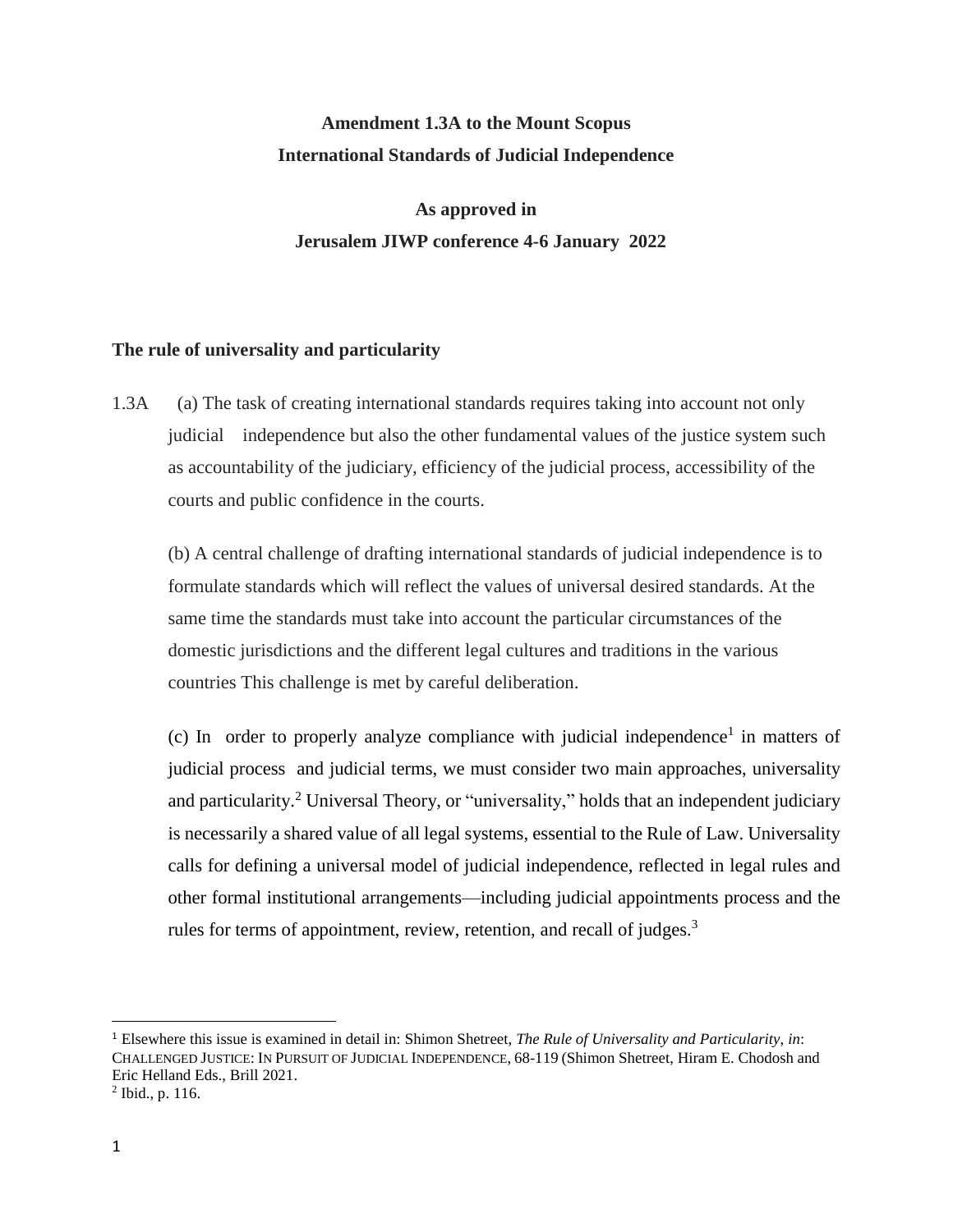(d) Alongside the universality approach, we must take into account circumstances in each jurisdiction and recognize that, in some countries, it is justified to exempt certain practices from the universal standards. This is what we call the approach of "particularity."

(e) The universality and particularity rule should be qualified so as not to accept legislation or judicial decisions that, when carefully examined, are predominantly motivated by improper aims tointerfere with judicial independence.

(f) Measures taken by government in countries that changed the system of governments <sup>4</sup>must meet the test of predominantly valid aims to prevent actions with predominant improper aims.

(g) Similarly, in the case of long established proctices , if such predominant improper aims can be shown in the use of the long-established practices to the detriment of judges and judicial independence, such measures should be equally declared as being in violation of judicial independence. Being an long established practice cannot be a shield from an adverse judgment regarding actions of the legislature or judicial decision that violate judicial independence.

## **Explanatory Note**

Article 1.3 of the mount Scopus standards recognize the need for respect of domestic fundamental principles by international tribunals. This article was approved as amendment of JIWP in Vienna in 2011. Article 1.3 reads as follows:

It is vital that supranational and international Tribunals respect the fundamental principles of the legal systems of the Member States and to that end acknowledge the collegiality of the traditions of the courts of both the municipal and extra municipal courts.

It is now necessary to review an amendment which will address the challenge of balancing between universal standards on the one hand and particular circumstances of domestic

 $\overline{\phantom{a}}$ 

<sup>4</sup> Such as the legislation and court decisions in the new democracies in Europe which changed from communist rule to democratic system of government .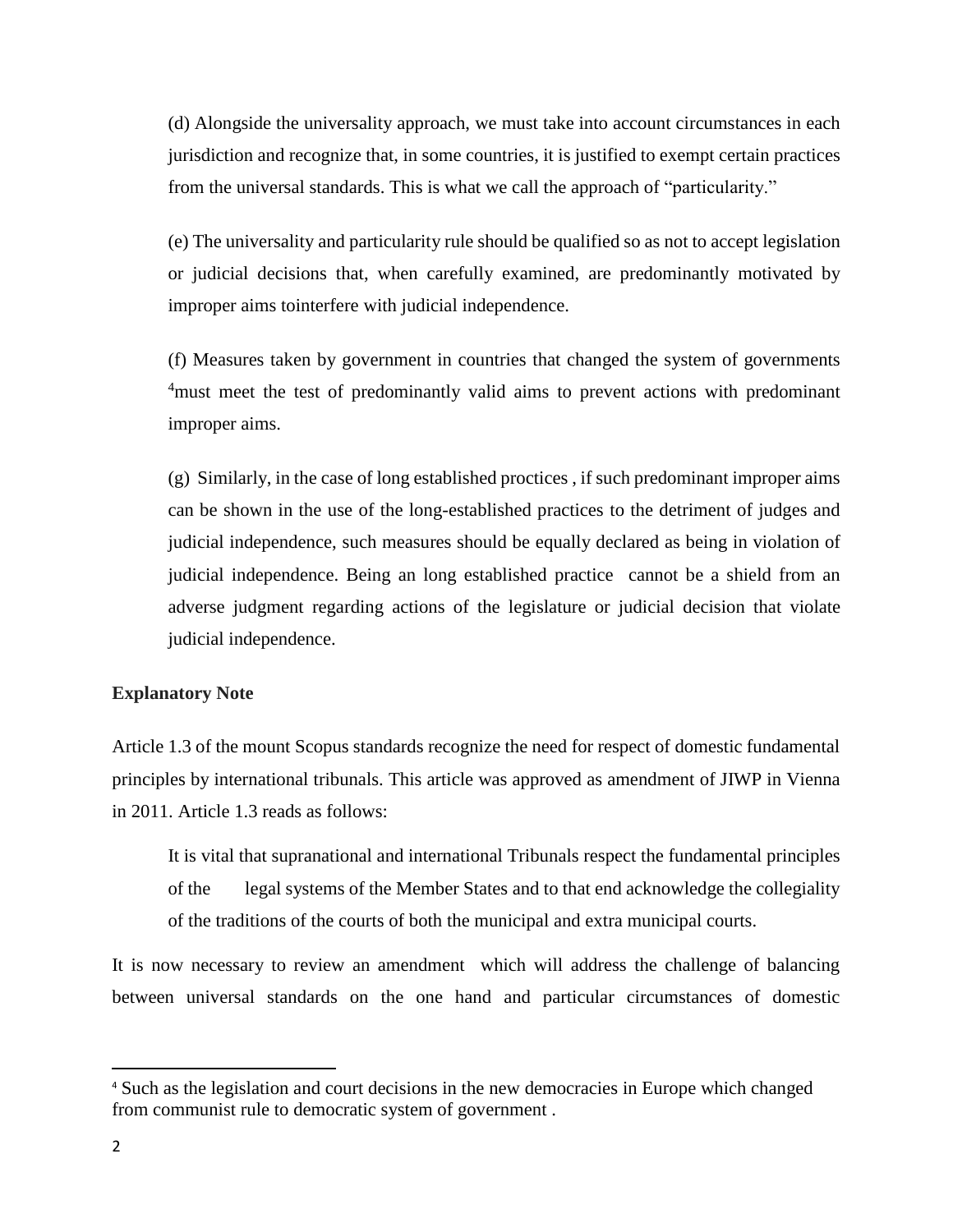jurisdictions. We propose to add article 1.3A in the above draft text which will guide the considerations of universality and particularity.

The task of creating international standards requires taking into account not only judicial independence but also the other fundamental values of the justice system such as accountability of the judiciary, efficiency of the judicial process, accessibility of the courts and public confidence in the courts. A central challenge of drafting international standards of judicial independence is to formulate standards which will reflect the values of universal desired standards. At the same time the standards must take into account the particular circumstances of the domestic jurisdictions and the different legal cultures and traditions in the various countries This challenge is met by careful deliberation.

The question arises how to shape the proper balance between the universal standards of judicial independence, and particular domestic circumstances. The balance has to be struck between the international jurisprudence, and the established standards and treaties on the one hand, and the need to recognize particular legal and historical circumstances in domestic jurisdictions on the other hand.

<span id="page-2-0"></span>It is proposed<sup>5</sup> that in order to properly analyze compliance with judicial independence in matters of judicial process and judicial terms, we must consider two main approaches, universality and particularity.<sup>6</sup> Universal Theory, or "universality," holds that an independent judiciary is necessarily a shared value of all legal systems, essential to the Rule of Law. Universality calls for defining a universal model of judicial independence, reflected in legal rules and other formal institutional arrangements—including judicial appointments process and the rules for terms of appointment, review, retention, and recall of judges.<sup>7</sup>

However, alongside the universality approach, we must take into account circumstances in each jurisdiction and recognize that, in some countries, it is justified to exempt certain practices from the universal standards. This is what we call the approach of "particularity." As an

l

<sup>5</sup>Elsewhere this issue is examined in detail in: Shimon Shetreet, *The Rule of Universality and Particularity*, *in*: CHALLENGED JUSTICE: IN PURSUIT OF JUDICIAL INDEPENDENCE, 68-119 (Shimon Shetreet, Hiram E. Chodosh and Eric Helland Eds., Brill 2021. 6 Ibid., p. 116.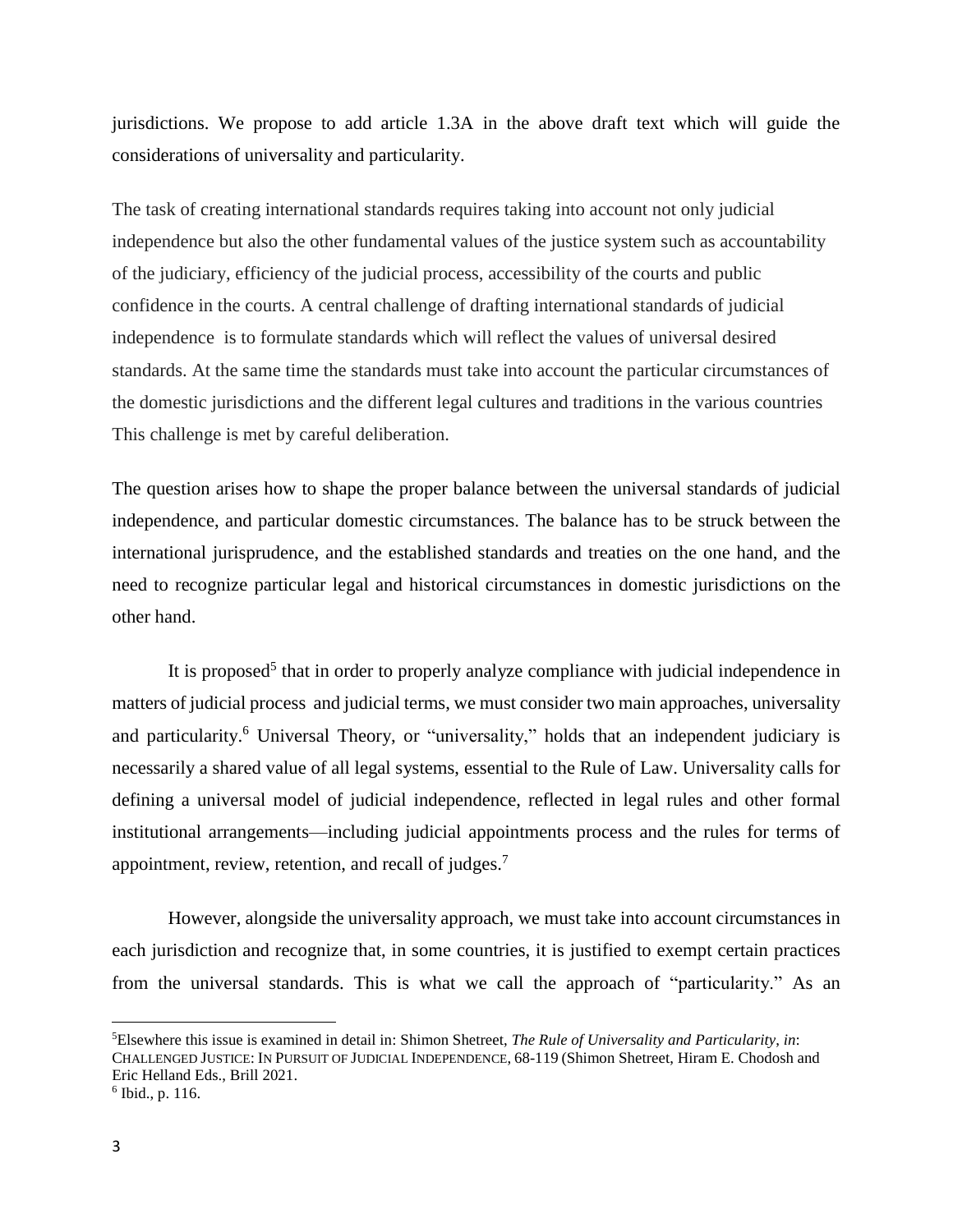illustration, the international standards, first adopted in the New-Delhi Code of Minimum Standards of Judicial Independence 1982 by the International Bar Association in cooperation with the JIWP Association scholars, recognize particularity. And so do the Mount Scopus International Standards of Judicial Independence 2008, which were adopted by the International Association of Judicial Independence on the basis of universal theory but accommodating special circumstances. Thus, the correct approach is to ordinarily and generally expect countries to respect the universal rules, but at the same time, in proper circumstances, allow exceptions to be carved out for particular jurisdictions.

The unique case of judicial appointment in India can serve as a case study for the concept of particularity. The analysis of the historical events that led to the rise of a unique constitutional culture in India. It gave almost exclusive power for appointment of judges of the Supreme Court in India. Particularity in history and domestic circumstances form the basis of a strong claim for the legitimacy of methods of judicial appointment that are much stricter than the universal standards of judicial independence. Particularity justifies the method of almost-exclusive judicial control over appointment of judges to the Supreme Court of India. When the historical developments and the constitutional culture in India are carefully examined, the method of appointments can be judged legitimate even if they are not necessarily warranted by the universal standards of judicial independence.<sup>8</sup>

The rule of universality and particularity is reflected in a number of doctrines, which are followed in domestic and international jurisprudence around the world. In Europe international and supranational courts*,* for example, the European Court of Human Rights and the European Court of Justice of the EU resort to the doctrine of margin of appreciation or subsidiarity. The jurisprudence of the European Court of Human Rights has long recognized the doctrine of margin of appreciation or the subsidiarity doctrine.<sup>9</sup> According to this doctrine, the court has to pay respect to the judgments of the domestic courts regarding the interpretation of the European Convention of Human Rights and on what constitutes a violation of the Convention.

 $\overline{\phantom{a}}$ 

<sup>8</sup> Ibid., p. 117.

<sup>9</sup> Peggy Ducoulombier, "The Dialogue Between the European Court of Human Rights and Domestic Authorities: Between Respect for Subsidiarity and Deference" in *Judicial Power in a Globalized World*, p. 131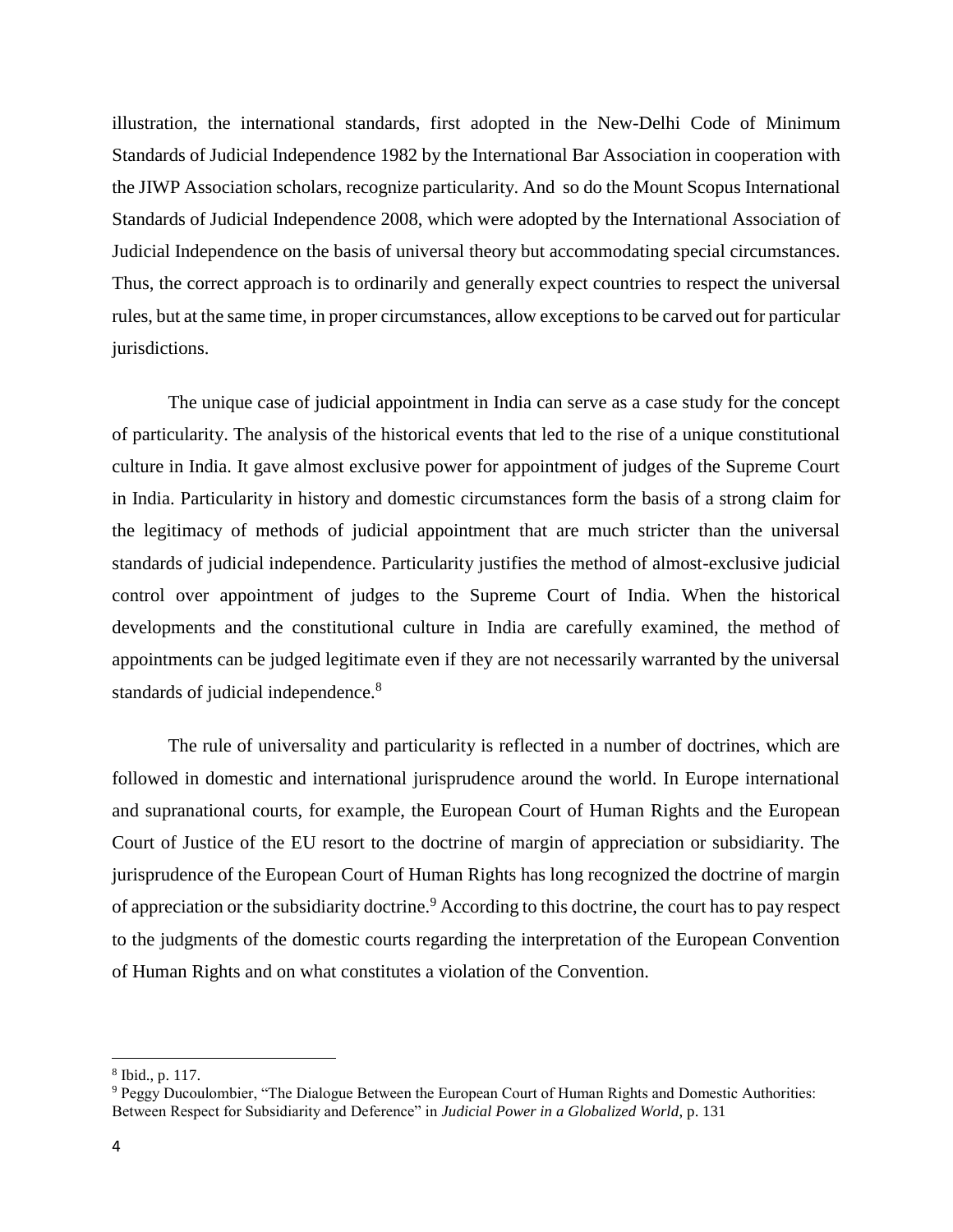This doctrine is based on the idea that the burden of adjudicating issues of human rights is a shared responsibility of the international tribunals and the domestic top courts. Derived from this is that the international courts must give adequate weight to the ruling and the discretion exercised by domestic courts in each country.This judicial restraint is based on several ideas, such as respect for the democratic principle or respect for institutional competence or expertise.

This school of thought of giving respect to particularity in European jurisprudence in the doctrine of margin of appreciation or subsidiarity continues, albeit under some criticism for deference to domestic jurisdictions.<sup>10</sup> This approach is also evident in the Mount Scopus International Standards on Judicial Independence 2008 adopted by the JIWP association as well as in the New Delhi Code on Minimum Standards of Judicial Independence of 1982. One can refer to the recognition of particularity in the New Delhi Code and Mt Scopus Standards regarding the position of the Lord Chancellor in England before 2005, and the role of the Appeal Committee of the House of Lords as the top court in UK until 2005, the position of the top constitutional tribunal of Belgium and Italy, and the political involvement of judges. <sup>11</sup>

The jurisprudence of the European Court of Human Rights gives greater allowance to longestablished practice in older democracies. There is recognition that particular practices from old democracies that deviate from universal standards of judicial independence can be acceptable (such as with the case of the Lord Chancellor in England, the *Thiam case* in France<sup>12</sup> or the *Nunez case* in Portugal).<sup>13</sup> But one can see that there is more suspicion toward new democracies adopting similar practices (such as in the *Volkov case* in Ukraine).<sup>14</sup> A detailed analysis of all the cases involving petitions to the European Court of Human Rights of judges from old democracies and from Eastern European countries that changed from communist rule to democratic rule point to the same conclusion.<sup>15</sup>

 $\overline{\phantom{a}}$ 

 $10$  Sheetreet, supra note [5,](#page-2-0) p. 111.

<sup>&</sup>lt;sup>11</sup> SHIMON SHETREET, CHALLENGED JUSTICE: IN PURSUIT OF JUDICIAL INDEPENDENCE, 73-74 (Shimon Shetreet, Hiram E. Chodosh and Eric Helland Eds., Brill 2021.

<sup>&</sup>lt;sup>12</sup> Ramos Nunez de Carvalho e Sá v Portugal [gc], no, 55391/13, 06/11/2018

<sup>13</sup> Ramos Nunez, § 158.

<sup>14</sup> Oleksandr Volkov v Ukraine, no. 21722/11, § 130, 09/01/2013

<sup>&</sup>lt;sup>15</sup> Kevin Aquilina, "The Independence of the Judiciary in Strasbourg Judicial Disciplinary Case Law: Judges as Applicants and National Judicial Councils as Factotums of Respondent States" in *Judicial Power in a Globalized World*, 1.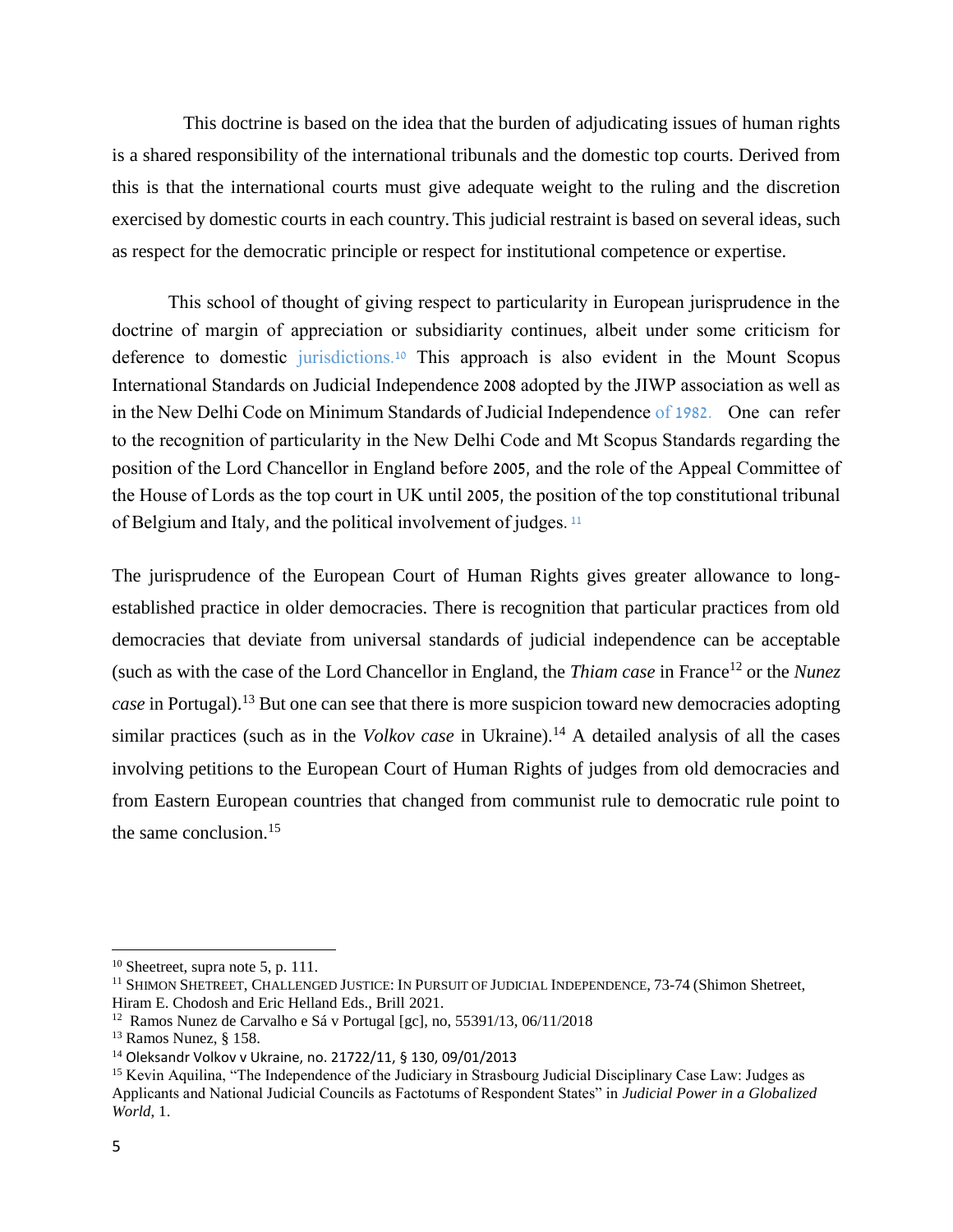The question arises, how do we use the universality and particularity to help resolve the issue of standards of judicial independence in old democracies versus new democracies? And how can one justify the different approach? The answer we suggested here is that there is less inclination by the court to recognize particularity in countries that had communist rule for a number of decades and moved to democratic rule. At the center of the consideration, even if it is not said explicitly, is that in old democracies, even with questionable practices, the approach is to recognize particularity and not invalidate such seemingly doubtful practices. As an example of such practices, one can mention the composition of the French *Consiel Constitutionel*, and the top constitutional tribunal in Belgium, and—though not adjudicated but generally accepted—the unique position of the Lord Chancellor in England until 2005 (combining legislative, executive and judicial functions). All these institutions are long established and are not suspect of being tailored to attack the independence of the judiciary or consciously control judges. This cannot be said of the newly democratic system of governments in former communist countries. The changes introduced in these countries, when carefully examined, may be found to be consciously aimed at interfering with judicial independence and taking control of the judges and judicial terms of office. The cases discussed in the ECtHR from Hungry or Poland clearly show that they are not a result of long-established democratic tradition. In such countries, the actions in fact and in appearance unjustifiably violate judicial independence. The same reasoning may apply to examination of measures taken in Turkey in the aftermath of the attempted coup.

We propose that within the model of universality and particularity we can argue that the difference lies in the familiar "dominant improper consideration" test. In old democracies, where practices have existed for many years, we may view these democracies as having passed the test and shown that the dominant consideration test or the primary purpose test in implementing the practices are not the improper ones, and therefore room can be made for legitimacy of the particular practice. On the other hand, in new democracies, the practices have not passed such a test, and it is not clear that the improper consideration of a desire by the executive to control the judiciary is not the dominant one. In such cases, there is less room for acknowledging particularity.

This approach to examining the main or dominant purpose of legislation is adopted in the United States in the constitutional adjudication, as illustrated in cases dealing with the